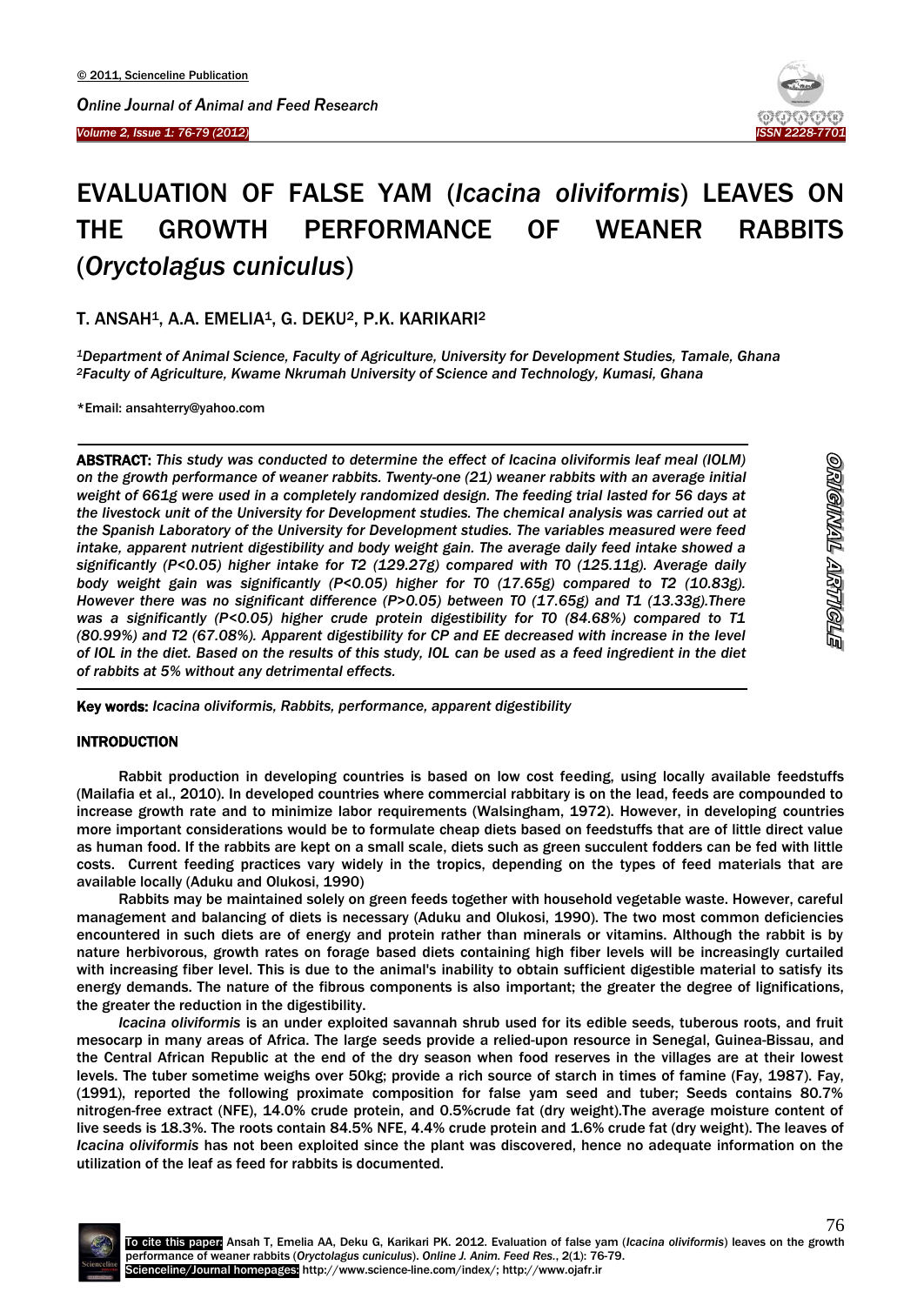It is against this background that the study was conducted to investigate the effect of *Icacina oliviformis* leaf on the growth of weaner rabbits.

This experiment was aimed at determining effects of *Icacina oliviformis* leaf meal on intake and growth of weaner rabbits.

#### MATERIALS AND METHODS

#### Study area

The experiment was conducted at the livestock section of the Department of Animals Science, University for Development Studies, Nyankpala campus, Tamale. This location lies on latitude 9˚25'45'N and Longitude 0˚58'42'N at altitude 183m above sea level (SARI, 2001) which is generally described as a hot dry savannah zone. Rainfall is monomodal which occurs in April to October with the dry season setting in from November to March .The temperature of the area ranges between 19˚c (minimum) and 42˚c (maximum). The experiment lasted for 56 days from 5th October to 11th December 2010.

#### Source and processing of *Icacina oliviformis* Leaves

False yam (*Icacina oliviformis)* leaves were harvested manually from the wild in Nyankpala, succulent leaves were harvested and sun dried for eight hours. The dried leaves were milled with hammer grounding mill to a coarse texture. A top pan scale was used to weigh the milled leaves. The processed false yam leaves were bagged and stored for use.

## Experimental Diet

Three experimental diets were formulated with inclusion levels of *Icacina oliviformis* leaves at 0%, 5% and 10%.The experimental diets were labeled T0(0%), T1(5%) and T2 (10%) respectively. T0 represents control diet and thus contained no IOL, while T1 contained 5% and T2 contained 10%. See Table 1 for the inclusion levels and chemical compositions of the different treatment diets.

| Table 1 - Composition of experimental diets (%) |                                                       |                |                      |  |  |  |
|-------------------------------------------------|-------------------------------------------------------|----------------|----------------------|--|--|--|
| <b>Ingredients</b>                              | Levels of Icacina oliviformis leaf (IOL) in diets (%) |                |                      |  |  |  |
|                                                 | TO (0%)                                               | T1 (5%)        | T <sub>2</sub> (10%) |  |  |  |
| <b>IOL</b>                                      |                                                       | 5              | 10                   |  |  |  |
| Soyabean meal                                   | 16                                                    | 16             | 16                   |  |  |  |
| <b>Sheanut cake</b>                             | 15                                                    | 15             | 10                   |  |  |  |
| Brewers spent grain                             | 68                                                    | 63             | 63                   |  |  |  |
| Vitamin/mineral Premix*                         | 0.25                                                  | 0.25           | 0.25                 |  |  |  |
| <b>Dicalcium</b>                                | 0.25                                                  | 0.25           | 0.25                 |  |  |  |
| <b>Salt</b>                                     | 0.5                                                   | 0.5            | 0.5                  |  |  |  |
| Analysed nutrient Composition (%)               |                                                       |                |                      |  |  |  |
| Dry matter                                      | $93.7{\pm}1.9$                                        | $93.4 \pm 0.8$ | $93.2 \pm 2.7$       |  |  |  |
| Crude protein                                   | $18.6 \pm 13.5$                                       | $17.2 + 4.5$   | $18.2 \pm 19$        |  |  |  |
| <b>Ether Extract</b>                            | $6.9{\pm}0.5$                                         | $7.7 + 9.6$    | $7.0 + 0.1$          |  |  |  |
| <b>Ash</b>                                      | $9.9 + 1.4$                                           | $9.9{\pm}0.7$  | $9.9 + 1.4$          |  |  |  |
| Organic matter                                  | $83.8 \pm 1.9$                                        | $83.4 \pm 0.8$ | $83.2 \pm 2.7$       |  |  |  |

Premix composition (per kg of diet): vitamin A, 12,500 IU; vitamin D3, 2500 IU; vitamin E, 50.00mg; vitamin K3, 2.50mg; vitamin B1, 3.00mg; vitamin B2, 6.00mg; vitamin B6, 6.00mg; niacin, 40mg; calcium pantothenate, 10mg; biotin, 0.08mg; vitamin B12, 0.25mg; folic acid, 1.00mg; chlorine chloride,300mg; manganese, 100mg; iron, 50mg; zinc, 45mg; copper, 2.00mg; iodine, 1.55mg; cobalt, 0.25mg; selenium, 0.10mg; antioxidant, 200mg

## Chemical Analysis of Experimental Diet

Samples of the FYLM and fecal matter were analyzed for their composition of crude protein (CP), Ether extract (EE), DM, and Ash. The analysis was done in the Spanish laboratory of the University for Development Studies. 200g of each treatment diet and fecal matter were weighed and dried in an oven for 48 hours at 60˚c. The weight after drying was used for computing the dry matter percentage.

Crude protein, ether extract and ash were determined according to the procedure of AOAC (2002). 10g of each treatment diet was collected ground and sieved to pass through 3mm sieve for the analysis of CP, E.E and Ash.

#### Experimental animals

Twenty one weaner rabbits were sourced from Kwame Nkrumah University of Science and Technology .They were brought into the farm which was already prepared for their arrival. On arrival they were given glucose in water to reduce stress, they were also fed with concentrates. Water was given *ad libitum*. Experimental animal were adjusted for one week on the experimental diet. Medication was given to animals when the need arose.

#### Experimental Design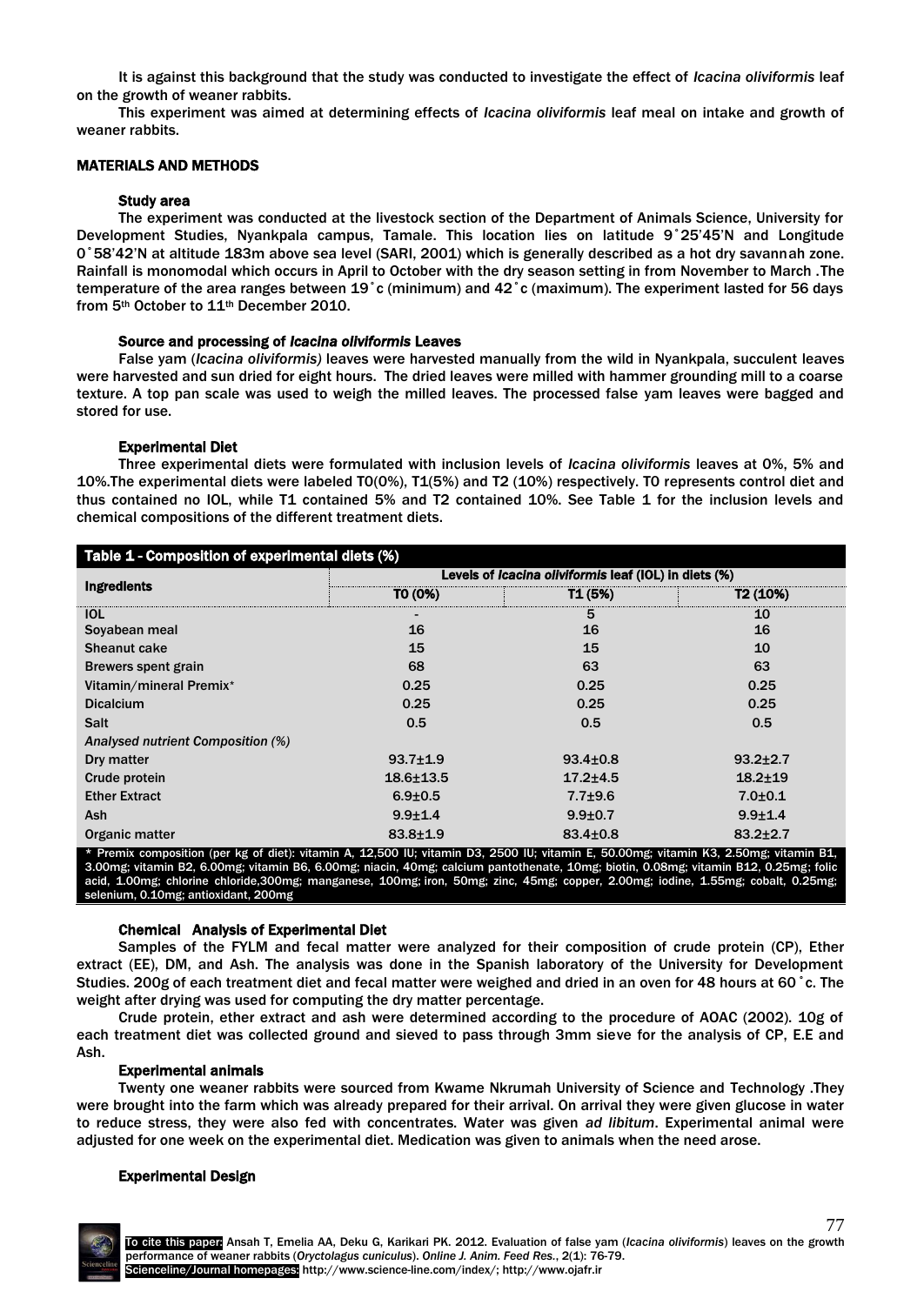A 56 day feeding trial was conducted using a complete randomized design (CRD). The design consisted of three dietary treatments each replicated seven times. Each treatment had 3males and 4 females. The mean initial weights of the weaner rabbits was 661g. Animals were randomly assigned to the cages individually.

## Management of rabbits

The rabbits were housed in wire mesh cages .Each raised 1m above the ground. The height of the hutch was 60cm at the front, 50cm at the back and width was 50cm-60cm.The Length was 90-120cm.water was provided *ad libitum*. Each cage was provided with an earthen were bowl for water and feed.

#### Data collection

The parameters of interest included feed intake, weight gain and apparent digestibility. The animals were given 200g of feed daily between 6:30am and 4:30pm. The left over feed was collected and weighed using a top pan scale. The growth pattern of the rabbits was determined by weighing each rabbit every week, early in morning before feeding, over a period of 56 days. Fecal droppings from each animal were collected for two weeks after one week of adjustment. 100g of each animal fecal matter was sub-sampled and used for the determination of apparent DM, CP,EE and Ash digestibility.

#### Data analysis

Data collected was analyzed using ANOVA from Genstat discovery editions. Means were separated using LSD. Results were presented in tables.

#### RESULTS AND DISCUSSION

Results from the experiment can be found in table 2 below. From table 2, final weight was significantly higher for T0 (989.0g) compared with T2 but was not significantly different from T1. It was observed from table 2 that daily weight gain and final weight decreased with increase in the level of IOL (T0>T1>T2). Daily weight gain was also significantly higher for T0 (17.65g) than T2 (10.83g). However there was no significant (P>0.005) difference between T0 and T1. According to Champe and Maurice (1983), rabbits require more than 9% crude fiber in feed for normal growth. Rabbits require some level of forage in their diet to enhance digestibility hence the use of *Icacina Oliviformis.* However the results rather showed a significantly lower weight gain as *Icacina Oliviformis*  level increased in the diet. The results obtained could be attributed to the presence of some anti-nutritional factors (ATF) present in most browse plant such as *Icacina Oliviformis* (Robbins 1993 and Robins et al., 1995). These ATF's include phenolics and terpens which have been reported by Robbins (1993) and Robins et al. (1995) to be responsible for reduction in dry matter digestibility. Terpens according Villalba et al*.* (2006) decreased the concentration of Volatile fatty acids (VFA) in the caecum. These properties could have accounted for the significantly low weight gain recorded as the level of *Icacina Oliviformis* increased in the experimental diet. Dei and Adeti, (2010) reported a favorable results when boiled false yam tuber was fed to broiler. At 30g/kg inclusion, there was no significant different between the boiled tuber and raw tuber in the final weight. This suggests that further treatment of the leaves could have reduced the effect of the ATF's present in the IOL. The relatively low weight gain in T1 and T2 compared to the control could have been due to the poor utilization of the nutrients. Since the digestibility was low for T1 and T2, lower amounts of nutrients will be available thereby affecting its utilization for growth in the animals.

| Table 2 - Performance and apparent nutrient digestibility of rabbits fed increasing levels of Icacina oliviformis<br>leaf (IOL) |                          |                     |                     |            |  |
|---------------------------------------------------------------------------------------------------------------------------------|--------------------------|---------------------|---------------------|------------|--|
| <b>Parameters</b>                                                                                                               | Level of IOL in diet (%) |                     |                     |            |  |
|                                                                                                                                 | TO (0%)                  | T1 (5%)             | T2 (10%)            | <b>SED</b> |  |
| Initial weight                                                                                                                  | 703.0                    | 644.0               | 639.0               | 61.1       |  |
| Weight gain, g/day                                                                                                              | 17.65a                   | 13.33a <sub>b</sub> | 10.83 <sup>b</sup>  | 2.32       |  |
| Feed intake, g/day                                                                                                              | 125.11 <sup>b</sup>      | 128.65a             | 129.27 <sup>a</sup> | 0.72       |  |
| Final weight gain                                                                                                               | 989.0 <sup>a</sup>       | 746.0ab             | 606.0 <sup>b</sup>  | 129.7      |  |
| Gain/Feed                                                                                                                       | 0.14a                    | 0.10a <sub>b</sub>  | 0.08 <sup>b</sup>   | 0.02       |  |
| Digestibility (%)                                                                                                               |                          |                     |                     |            |  |
| Crude protein                                                                                                                   | 84.68 <sup>a</sup>       | 80.99 <sup>b</sup>  | 67.08 <sup>b</sup>  | 0.42       |  |
| <b>Ether extract</b>                                                                                                            | 48.6a                    | 40.9 <sup>b</sup>   | 32.3c               | 3.18       |  |
| Ash                                                                                                                             | 50.21                    | 50.00               | 50.14               | 0.17       |  |
| Organic matter                                                                                                                  | 64.05a                   | 62.23a              | 45.09 <sup>b</sup>  | 1.11       |  |
| a,b,c: Mean values in row with uncommon letters are significantly different at P<0.05                                           |                          |                     |                     |            |  |

From Table 2 above, intake was significantly lower for T0 (125.11g/day) compared to T1 (128.65g/day) and T2 (129.27g/day). There was an increase in intake with increase in IOL. The trend observed could be attributed to high crude fiber present in the IOLM diet. High crude fiber levels have been reported by Wen-Shyg Chiou et al*.*  (1998) to increase rate of passage in the digestive tract there by leading to a higher intake. Even though intake was high for T1 and T2, it did not correspond to an increase in weight gain. This could be due to the less time the feed stayed in the ileum as a result of the faster rate of passage. Nutrient absorption was reduced as a result.